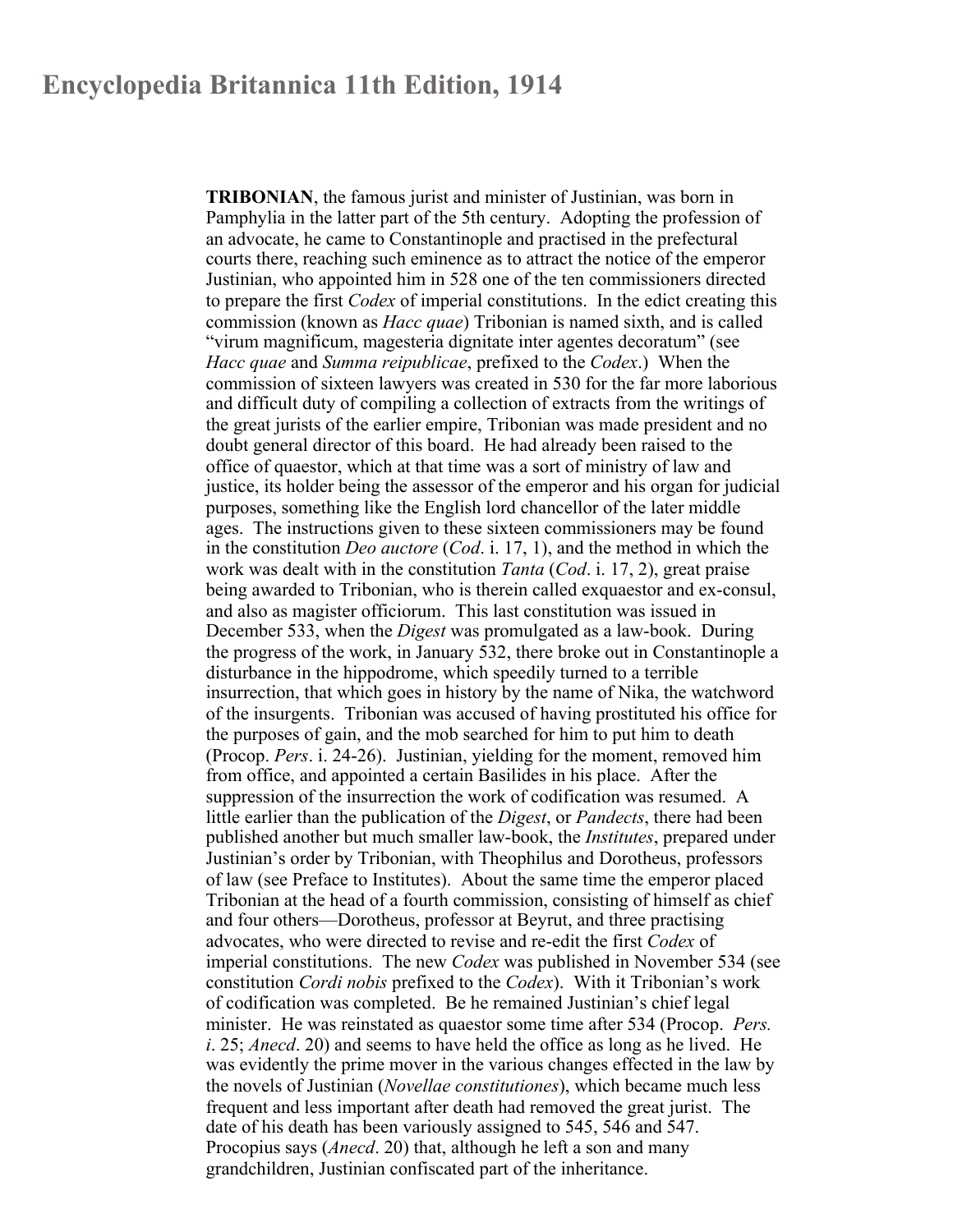The above facts, which are all that we know about Tribonian, rest on the authority of his contemporary Procopius and of the various imperial constitutions already cited. There are, however, two articles in the *Lexicon* of Suidas under the name "Tribonianos." They appear to be different articles, purporting to refer to different persons, and have been generally so received by the editors of Suidas and by modern legal historians. Some authorities, however, as for instance Gibbon, have supposed them to refer to the same person. The first article is unquestionably meant for the jurist. It is based on Procopius, whose very words are to some extent copied, and indeed it adds nothing to what the latter tells us, except the statement that Tribonian was the son of Macedonianus, was \*\*\*\*\*\*\*\*\*, and was a heathen and atheist, wholly averse to the Christian faith. The second article says that the Tribonian to whom it refers was of Side (Pamphylia), was also \*\*\*\*\*\*\*\*\*\*, was a man of learning and wrote various books, among which are mentioned certain astronomical treatises, a dialogue *On Happiness*, and two addresses to Justinian. None of these books relate to law; and the better opinion seems to be that there were two Tribonians, apparently contemporaries, though possibly some of the attributes of the jurist have been, by a mistake of the compilers or transcribers of the *Lexicon* of Suidas, extended to the man of letters of the same name.

The character which Procopius gives to the jurist, even if touched by personal spite, is entitled to some credence, because it is contained in the *Histories* and not in the scandalous and secret *Anecdota*. It is as follows: "Tribonian was a man of great natural powers, and had attained as high a culture as any one of his time; but he was greedy of money, capable of selling justice for gain, and every day he repealed or enacted some law at the instance of people who purchased this from him according to their several needs. . . . He was pleasant in manner and generally agreeable, and able by the abundance of his accomplishments to cast into shade his faults of avarice" (*Pers*. i. 24, 25). In the *Anecdota* Procopius adds as an illustration of Justinian's vanity the story that he took in good faith an observation made to him by Tribonian, while sitting as assessor, that he (Tribonian) greatly feared that the emperor might some day, on account of his piety, be suddenly carried up into heaven. This agrees with the character for flattery which the minister seems to have enjoyed. The charge of heathenism we find in Suidas is probable enough; that is to say, Tribonian may well have been a crypto-pagan, like many other eminent courtiers and litterateurs of the time (including Procopius himself), a person who, while professing Christianity, was at least indifferent to its dogmas and rites, cherishing a sentimental recollection of the older and more glorious days of the empire.

In modern times Tribonian has been, as the master workman of Justinian's codification and legislation, charged with three offences—bad Latinity, a defective arrangement of the legal matter in the *Code* and *Digest*, and a too free handling of the extracts from older jurists included in the latter compilation. The first of these charges cannot be denied; but it is hard to see why a lawyer of the 6th century, himself born in a Greek-speaking part of the empire, should be expected to write Latin as pure as that of the age of Cicero, or even of the age of Gaius and the Antonines. To the second charge also a plea of guilty must be entered. The *Code* and *Digest* are badly arranged according to our notions of scientific arrangement. These, however, are modern notions. The ancients generally cared but little for